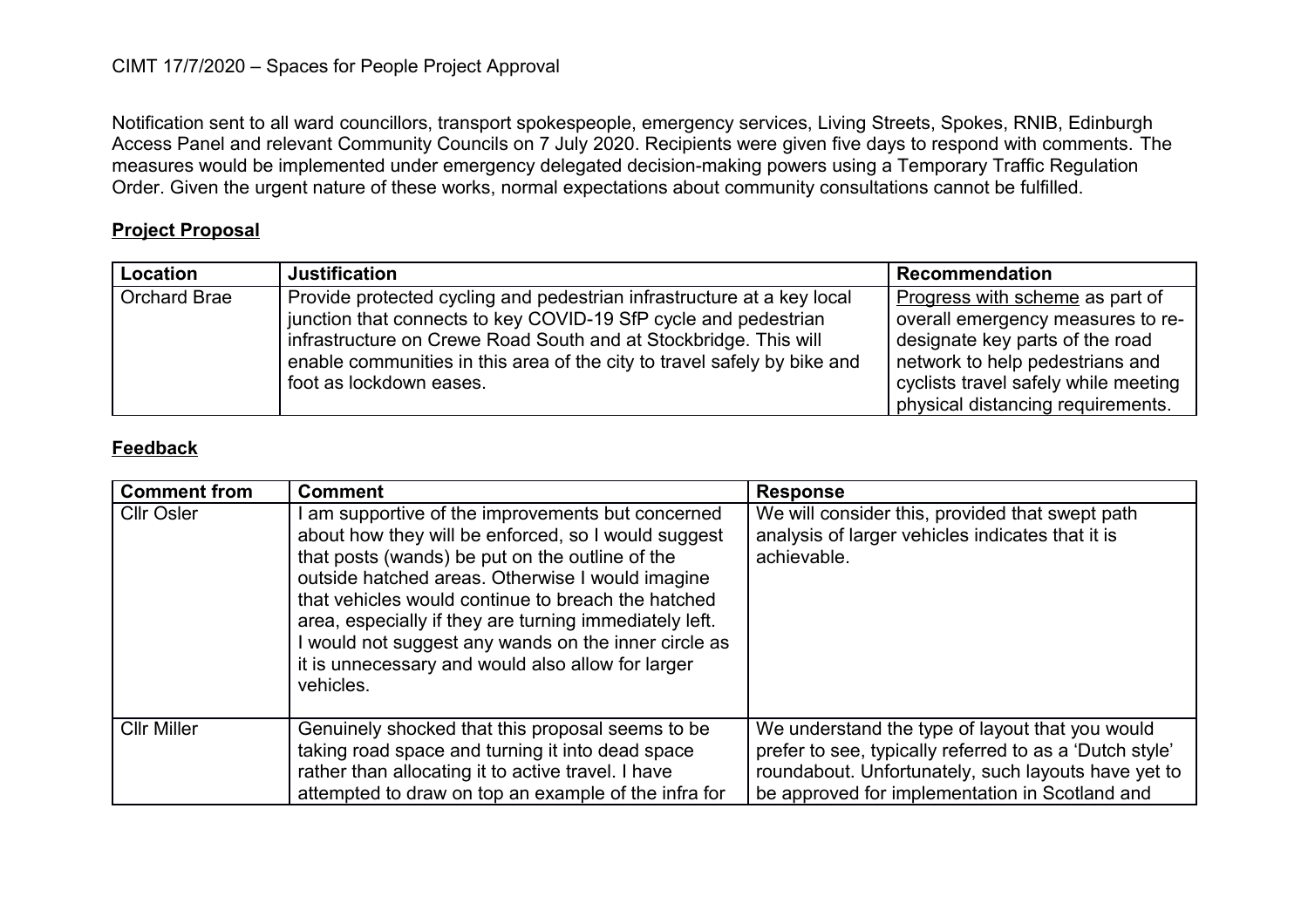|                    | a cyclist that I would expect them to be able to use<br>here given how much space there is to be able to<br>provide it. The general idea is that the bike would<br>have the priority and the vehicles would give way to<br>the bike lane. I would urge officers in the strongest<br>possible terms to radically change this to create a<br>safe roundabout for people on bikes.                                                                                                                                                                                                                                                                                                                                                                                                                                                                                                                                                                                                                                                                                                                                                                                                                                                                                                       | incorporate non-standard elements that would<br>require sign off from Transport Scotland. This would<br>likely be a lengthy and uncertain process and not in<br>keeping with the quick win approach of the SfP.<br>The proposed design tightens up the junction<br>reducing speeds thereby making it safer for cyclists.                            |
|--------------------|---------------------------------------------------------------------------------------------------------------------------------------------------------------------------------------------------------------------------------------------------------------------------------------------------------------------------------------------------------------------------------------------------------------------------------------------------------------------------------------------------------------------------------------------------------------------------------------------------------------------------------------------------------------------------------------------------------------------------------------------------------------------------------------------------------------------------------------------------------------------------------------------------------------------------------------------------------------------------------------------------------------------------------------------------------------------------------------------------------------------------------------------------------------------------------------------------------------------------------------------------------------------------------------|-----------------------------------------------------------------------------------------------------------------------------------------------------------------------------------------------------------------------------------------------------------------------------------------------------------------------------------------------------|
| <b>Cllr Barrie</b> | I recognise what you are attempting to do but fear<br>that these basic measures will have little effect. I note<br>from the drawing the road markings appear to be of<br>broken lines which in general terms, as afar as I am<br>aware, means drivers can use that road space if<br>necessary. This is what I believe will happen in most<br>cases. It is a busy roundabout and those who choose<br>to avoid the road markings will frustrate others who<br>want to use the whole width of the road to keep the<br>traffic moving and this may cause frustration and<br>confusion among vehicle drivers.<br>If these road markings cause a build-up of queuing<br>traffic (worse that is currently experienced) it should<br>be noted that this slow or stationary traffic will be<br>emitting exhaust fumes on two roads directly outside<br>the primary school playground at this junction.<br>I believe careful monitoring is required of this change<br>to ensure it does not actually have a detrimental<br>effect by causing frustration and perhaps negative<br>behaviours from vehicle users and that it may lull<br>pedestrians and perhaps cyclists it to a false sense<br>of security, in that they believe that the areas marked<br>on the road are safe spaces for them. | Similar changes have been implemented at a<br>roundabout in Silverknowes and the feedback<br>received has been that this was useful in reducing<br>traffic speeds and increasing the feeling safety for<br>cyclists.<br>Though speeds would be reduced we think it<br>unlikely this would lead to increased congestion and<br>subsequent pollution. |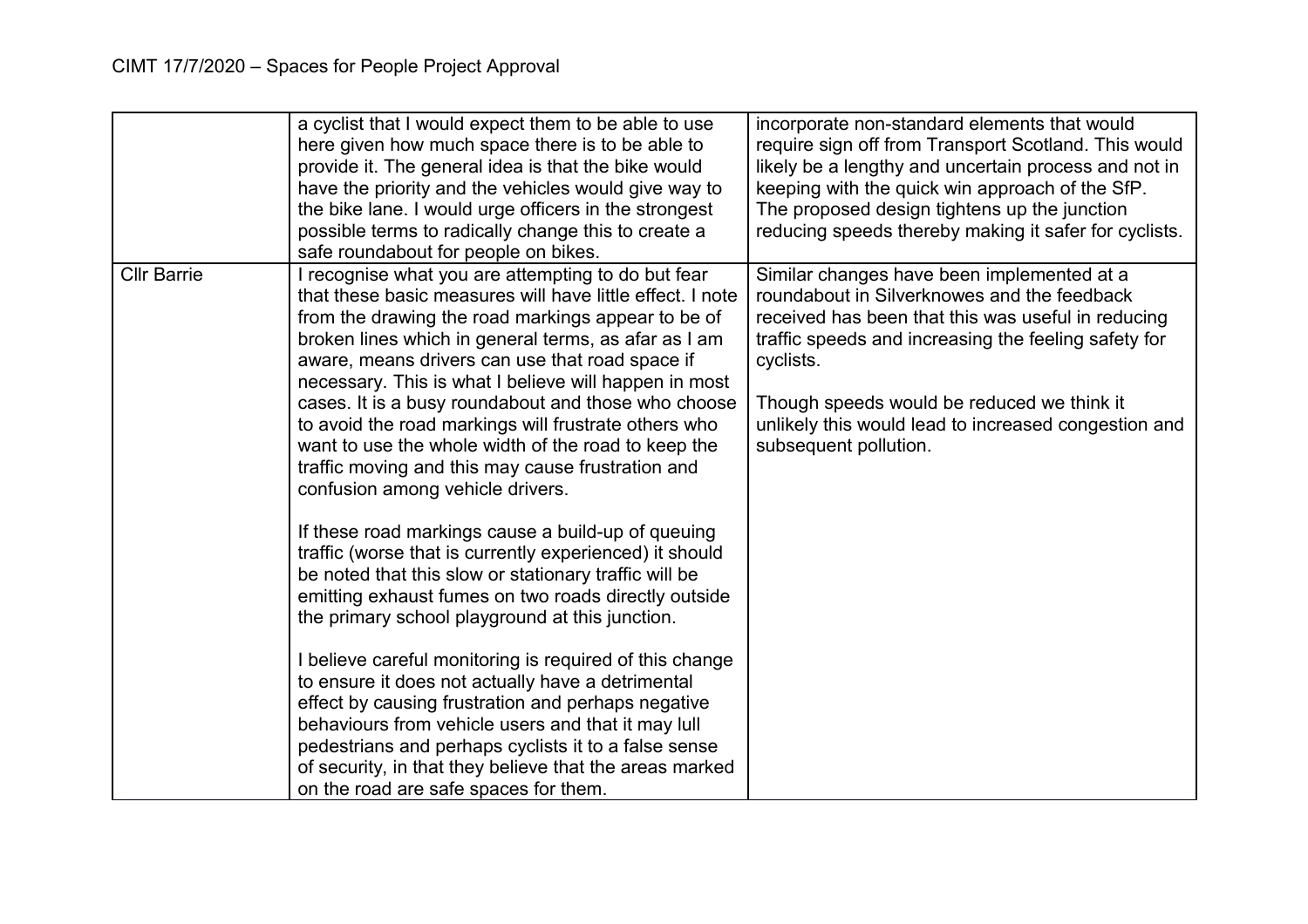| <b>Cllr Webber</b>   | Agreed this is a complex roundabout in a very tight<br>place with 5 significant roads feeding. It is often<br>challenging to enter the roundabout and if users fail<br>to signal when exiting then it too provides<br>uncertainty. Anything that can be done to encourage<br>this would be helpful                                                                                      | The proposal would change the layout, however,<br>driver behaviour in terms of indicating may not<br>improve. Driver speeds would hopefully reduce due<br>to reduced lane widths, that may improve the issue<br>described.                                                                                                                                                                                                                                                                                                                      |
|----------------------|-----------------------------------------------------------------------------------------------------------------------------------------------------------------------------------------------------------------------------------------------------------------------------------------------------------------------------------------------------------------------------------------|-------------------------------------------------------------------------------------------------------------------------------------------------------------------------------------------------------------------------------------------------------------------------------------------------------------------------------------------------------------------------------------------------------------------------------------------------------------------------------------------------------------------------------------------------|
| <b>Cllr Webber</b>   | Its proximity to the hospital, a retail park and a local<br>town centre will mean it will continue to be busy from<br>all road users and as such I was wondering if it was<br>not considered an option to use the peripheral space<br>to create a visible and defined (through paint) "cycle<br>lane" around the perimeter of the roundabout?                                           | We understand the type of layout that you would<br>prefer to see, typically referred to as a 'Dutch style'<br>roundabout. Unfortunately, such layouts have yet to<br>be approved for implementation in Scotland and<br>incorporate non-standard elements that would<br>require sign off from Transport Scotland. This would<br>likely be a lengthy and uncertain process and not in<br>keeping with the quick win approach of the SfP.<br>The proposed design tightens up the junction<br>reducing speeds thereby making it safer for cyclists. |
| <b>Cllr Mitchell</b> | Would it not make more sense putting a segregated<br>cycleway round the circumference (paint the lines,<br>pop in the wands/those curbs, could this please be<br>looked at?) and put vehicular traffic into the middle<br>section? This would prevent people parking on the<br>roundabout/half on the pavement at the corner<br>shop/post box too and probably slow people down<br>too. | See above.                                                                                                                                                                                                                                                                                                                                                                                                                                                                                                                                      |
| <b>Cllr Mitchell</b> | Would prefer to see segregated cycleway around the<br>outside to protect cyclists/encourage cycling.<br>Need to make it easier to cross onto/over the islands<br>by the roundabout particularly at Comely Bank and                                                                                                                                                                      | See above                                                                                                                                                                                                                                                                                                                                                                                                                                                                                                                                       |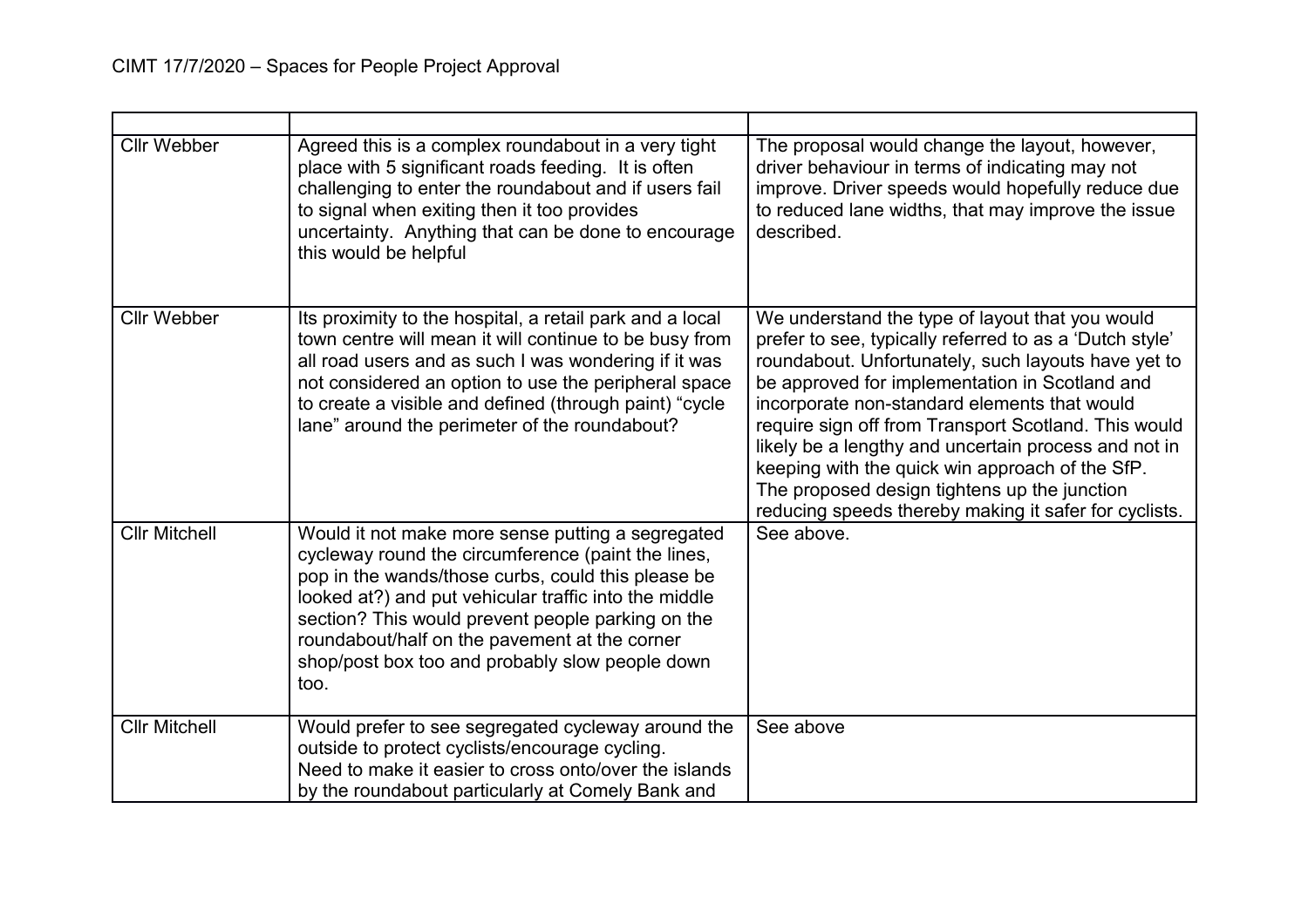|                     | <b>Crewe Rd South for pedestrians</b>                                                                                                                                                                                                                                                                                                                                                                                                   |                                                                                                                                                                                                                                                                                                                                                                                                                                                                                                                                                 |
|---------------------|-----------------------------------------------------------------------------------------------------------------------------------------------------------------------------------------------------------------------------------------------------------------------------------------------------------------------------------------------------------------------------------------------------------------------------------------|-------------------------------------------------------------------------------------------------------------------------------------------------------------------------------------------------------------------------------------------------------------------------------------------------------------------------------------------------------------------------------------------------------------------------------------------------------------------------------------------------------------------------------------------------|
| <b>Cllr Whyte</b>   | The proposal may well be ignored by drivers at busy<br>times. Suspect that the only effect will be to create<br>longer vehicle queues at all arms of the junction<br>which will cause deteriorating air quality and noise<br>and other nuisance for residences adjacent to the<br>junction.                                                                                                                                             | Similar changes have been implemented at a<br>roundabout in Silverknowes and the feedback<br>received has been that this was useful in reducing<br>traffic speeds and increasing the feeling safety for<br>cyclists.                                                                                                                                                                                                                                                                                                                            |
|                     |                                                                                                                                                                                                                                                                                                                                                                                                                                         | Though speeds would be reduced we think it<br>unlikely this would lead to increased congestion and<br>subsequent pollution.                                                                                                                                                                                                                                                                                                                                                                                                                     |
| <b>Cllr Whyte</b>   | If the aim of the proposal is to help cyclists on the<br>roundabout it needs a better scheme that has a cycle<br>lane around the outside and motor vehicle space<br>restricted to the middle to give greater deflection and<br>reduce speed. If the aim is to help pedestrians this<br>could be achieved better by looking to physical<br>measures to reduce crossing widths.                                                           | We understand the type of layout that you would<br>prefer to see, typically referred to as a 'Dutch style'<br>roundabout. Unfortunately, such layouts have yet to<br>be approved for implementation in Scotland and<br>incorporate non-standard elements that would<br>require sign off from Transport Scotland. This would<br>likely be a lengthy and uncertain process and not in<br>keeping with the quick win approach of the SfP.<br>The proposed design tightens up the junction<br>reducing speeds thereby making it safer for cyclists. |
| <b>Access Panel</b> | We are in favour of tightening junction radii as a<br>means of slowing traffic down and widening footways                                                                                                                                                                                                                                                                                                                               | <b>Noted</b>                                                                                                                                                                                                                                                                                                                                                                                                                                                                                                                                    |
| Spokes              | It is very good that the design aims to reduce traffic<br>speeds by tightening the corner radii and<br>narrowing the lanes. Hopefully, this being done with<br>physical measures, rather than painting<br>alone will have some success.<br>However, we would like to see the Council move<br>towards replacing roundabouts such as this<br>with much more pedestrian and cycle friendly<br>junction designs, such as the Cyclops design | We recognise and agree with the desire for even<br>safer junctions, however the type that you are<br>referring to require significant reconstruction of the<br>junction that is beyond the extent and budget of<br>these temporary, quick win measures.                                                                                                                                                                                                                                                                                         |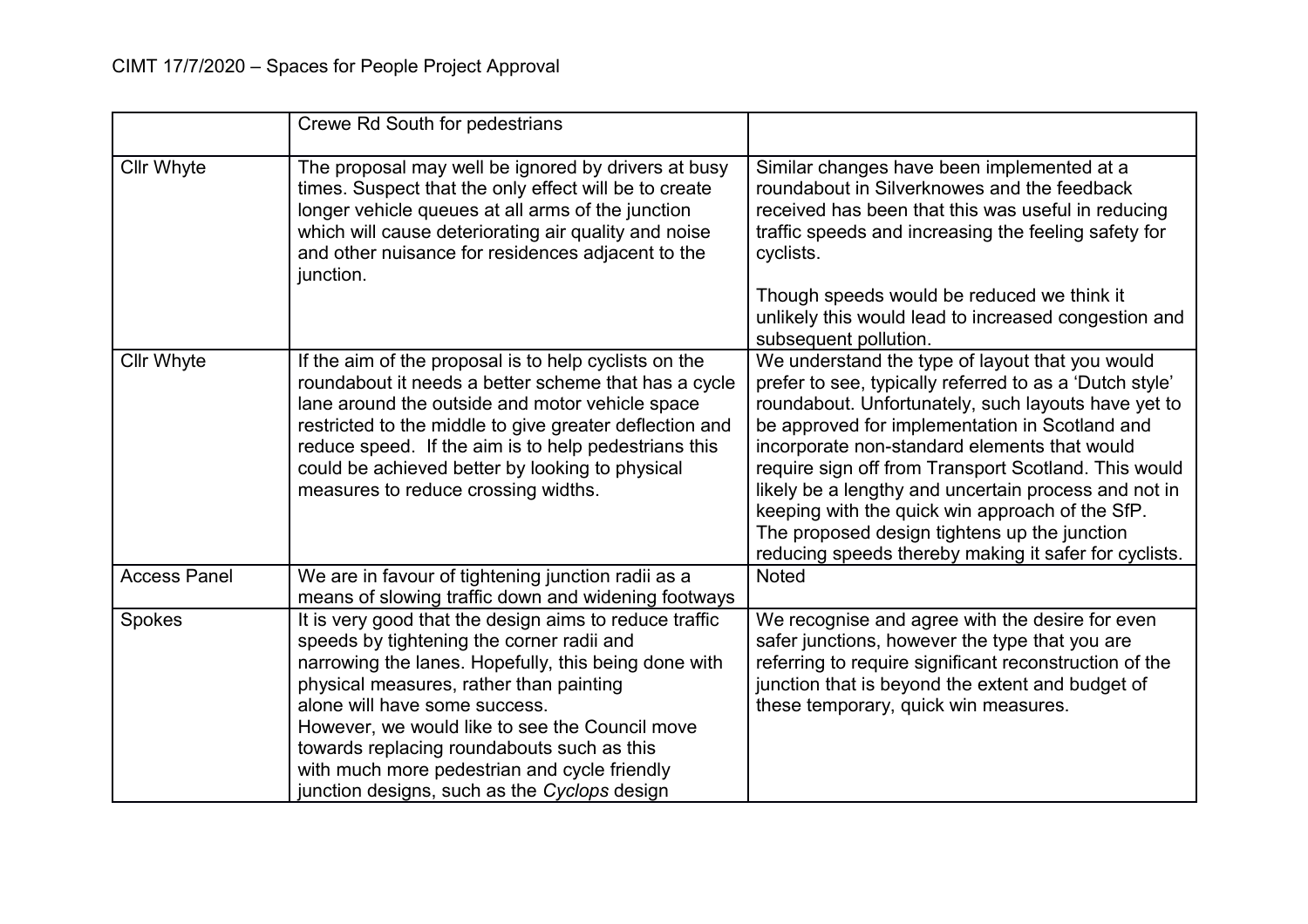|        | being introduced in Manchester.                                                                                                                                                                                                                                                                                                                                                                                                                                                                                                                                                                                                                                                                                                                                                                                                                                                                                                                                                                     |                                                                                                                                                                                                                                                                                              |
|--------|-----------------------------------------------------------------------------------------------------------------------------------------------------------------------------------------------------------------------------------------------------------------------------------------------------------------------------------------------------------------------------------------------------------------------------------------------------------------------------------------------------------------------------------------------------------------------------------------------------------------------------------------------------------------------------------------------------------------------------------------------------------------------------------------------------------------------------------------------------------------------------------------------------------------------------------------------------------------------------------------------------|----------------------------------------------------------------------------------------------------------------------------------------------------------------------------------------------------------------------------------------------------------------------------------------------|
| Spokes | The proposals should be integrated with the<br>interventions already existing on Crewe Road<br>South, with continuous cycling protection all the way<br>to, or past, the roundabout; perhaps using<br>part of very wide pavement spaces at the Crewe<br>Road South junction                                                                                                                                                                                                                                                                                                                                                                                                                                                                                                                                                                                                                                                                                                                         | We are generally trying to avoid using footways as<br>this is counter to the street design guidance and the<br>aim of social distancing. This is particularly the case<br>at a junction in relative close proximity to a busy<br>high street, where pedestrian numbers may be quite<br>high. |
| Spokes | We recommend the closure of the Orchard Road exit<br>to simplify the roundabout to being 4-<br>way. One of the reasons why this roundabout is<br>problematic for pedestrians and cyclists is<br>because of the uncertainty of driver route intention<br>caused by there being 5 legs. With the<br>common lack of Highway Code standard use of<br>indicators, it is hard to determine drivers route<br>intentions. This would also make pedestrian access<br>to the Orchard Brae Pelican Crossing safer<br>from the west. Orchard Road is entirely residential<br>and would remain accessible via multiple other<br>routes. A<br>secondary benefit is to close a rat-run, as this street<br>is used as a short-cut to the Queensferry<br>Road. If it was also closed at its junction with<br>Queensferry Road, an entire residential complex<br>would be freed of through traffic, thereby<br>encouraging more walking and cycling to school and<br>to the local shops in Comely Bank and Blackhall. | Thank you for highlighting this. It is an interesting<br>proposal and may be considered in the future if a<br>Local Traffic Neighbourhood were proposed for the<br>area.                                                                                                                     |
| Spokes | A ban on parking and loading on the actual<br>roundabout is required. Car parking is currently<br>permitted on the roundabout at newsagents on the<br>western side, but is a serious hazard to<br>cycling. With the new alignment, and the narrowness                                                                                                                                                                                                                                                                                                                                                                                                                                                                                                                                                                                                                                                                                                                                               | We will consider banning parking on the<br>roundabout, and look at whether we can relocate<br>the loading as suggested.                                                                                                                                                                      |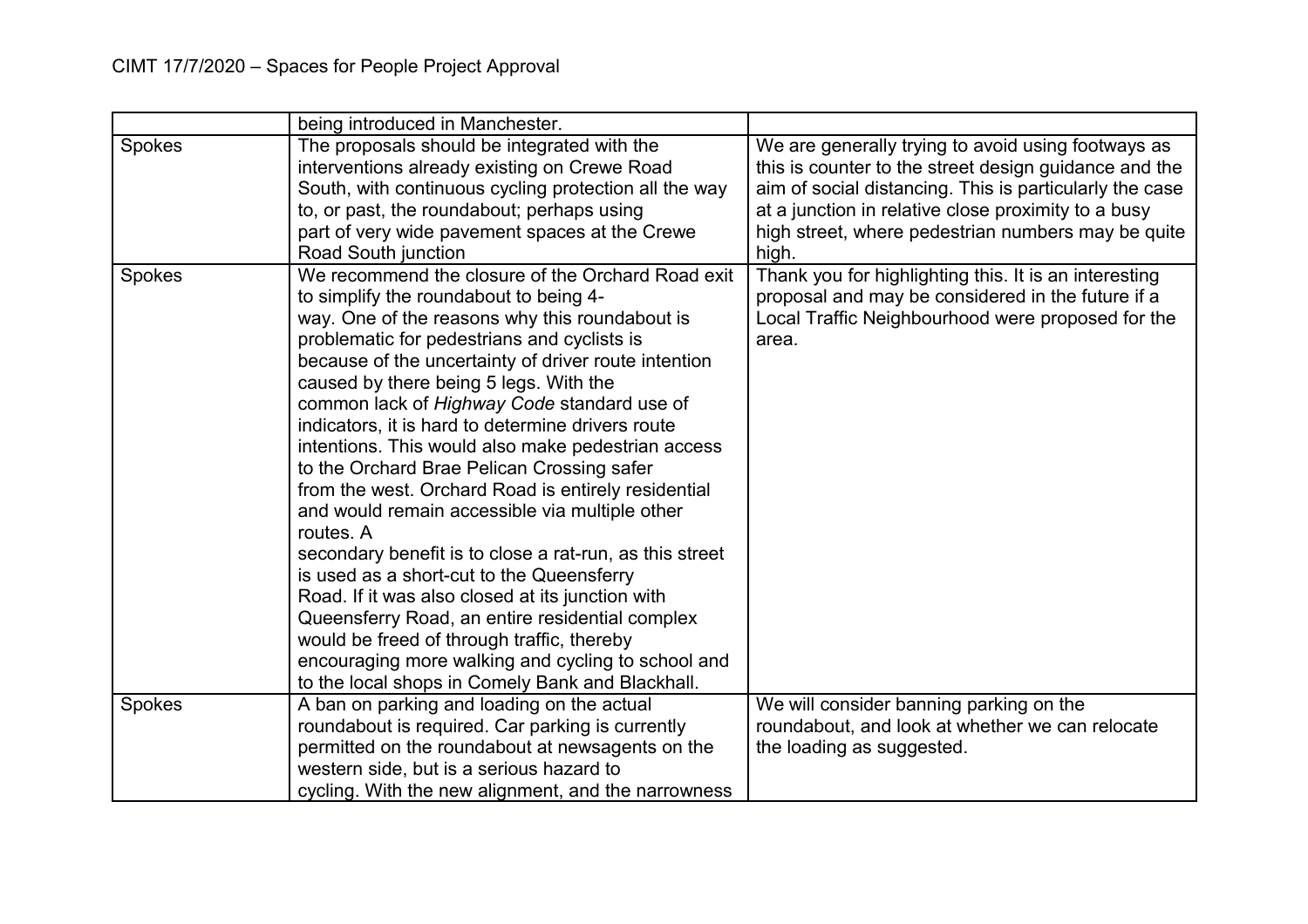|                       | of the hatching outside the shops, there                                                                 |                                                                                                             |
|-----------------------|----------------------------------------------------------------------------------------------------------|-------------------------------------------------------------------------------------------------------------|
|                       | will no longer be sufficient space for parking, so a full                                                |                                                                                                             |
|                       | ban on parking and unloading will be                                                                     |                                                                                                             |
|                       | required. Loading bays could be created very close-                                                      |                                                                                                             |
|                       | by in Craigleith Road.                                                                                   |                                                                                                             |
| Spokes                | Interventions are also required at the north end of                                                      | Crewe Toll roundabout is under consideration in                                                             |
|                       | Crewe Road South to make the Crewe                                                                       | another SfP scheme                                                                                          |
|                       | Toll roundabout much safer for cycling. We                                                               |                                                                                                             |
|                       | appreciate how busy you are, but hope that these                                                         |                                                                                                             |
|                       | are in the pipeline.                                                                                     |                                                                                                             |
| Spokes                | Every opportunity should be taken to introduce<br>additional cycle parking facilities                    | It is being considered under another project.                                                               |
| Spokes                | While we agree with Council's policy to remove                                                           | Thank you for highlighting this issue.                                                                      |
|                       | guardrail, it's important to be aware that                                                               |                                                                                                             |
|                       | some guardrail is used as cycle parking where                                                            |                                                                                                             |
|                       | facilities don't exist or are at capacity. Please                                                        |                                                                                                             |
|                       | ensure that alternative cycle parking is considered for                                                  |                                                                                                             |
|                       | locations where guardrail is removed.                                                                    |                                                                                                             |
|                       | This not only supports access for cyclists, but also                                                     |                                                                                                             |
|                       | improves conditions for pedestrians, by                                                                  |                                                                                                             |
|                       | avoiding bikes being left in awkward positions on the                                                    |                                                                                                             |
|                       | footway                                                                                                  |                                                                                                             |
| <b>Living Streets</b> | We support improvements to cycling infrastructure<br>which encourages cycling and reduces motor traffic, | Tightening up the junction with will reduce vehicle<br>speeds making it safer and easier for pedestrians to |
|                       | so long as it is not detrimental to the actual and                                                       | cross.                                                                                                      |
|                       | potential walking environment. Organisations like                                                        |                                                                                                             |
|                       | Spokes have rightly been very clear that new space                                                       |                                                                                                             |
|                       | for cycling must come from space for motor vehicles,                                                     |                                                                                                             |
|                       | rather than for walking. We therefore wish to record                                                     |                                                                                                             |
|                       | our support for the overall programme. However, we                                                       |                                                                                                             |
|                       | have two significant qualifications.                                                                     |                                                                                                             |
|                       |                                                                                                          |                                                                                                             |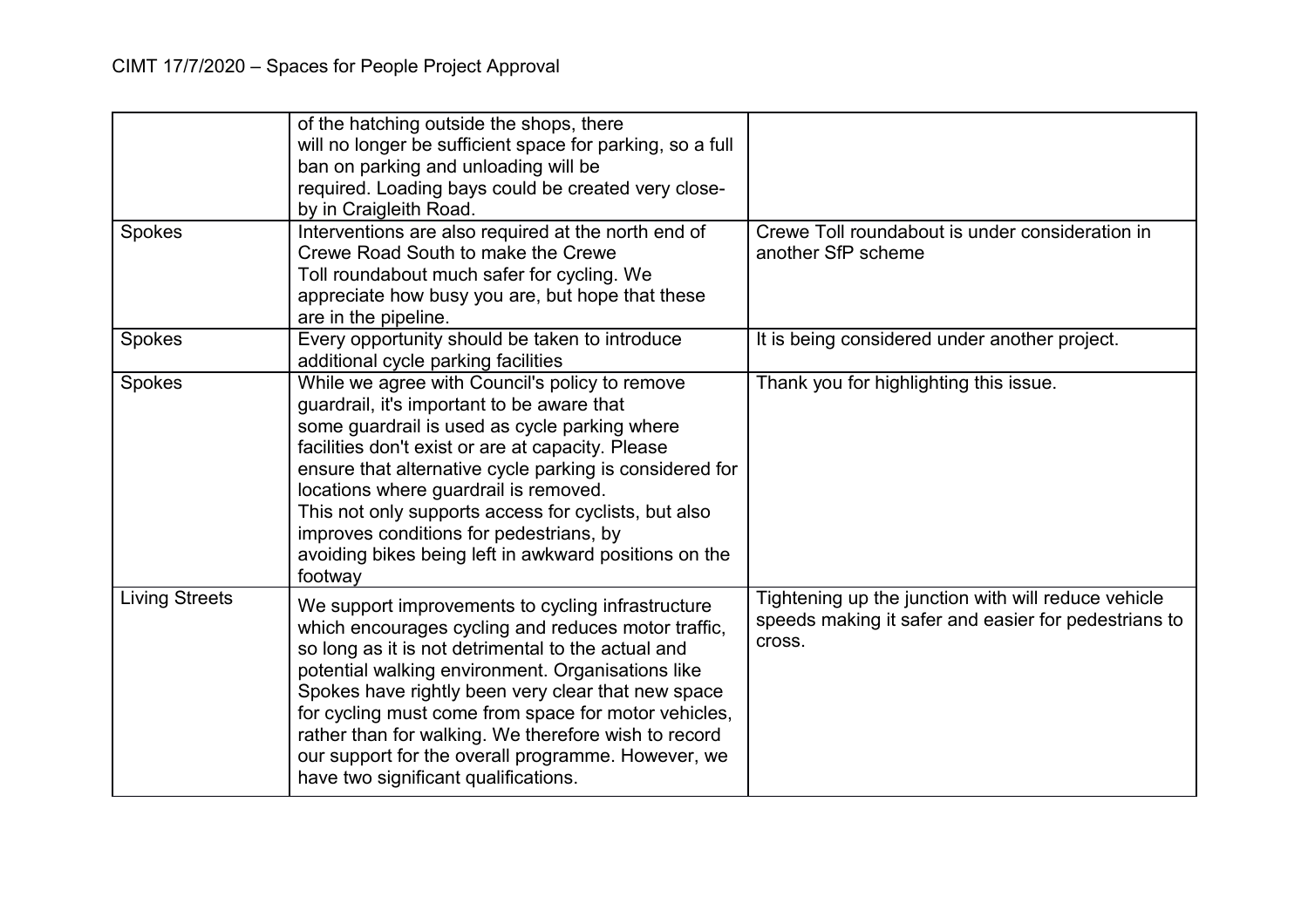|  |  | Pedestrian improvements |
|--|--|-------------------------|
|--|--|-------------------------|

It is hard to see \*any\* improvements for people walking in these schemes? While general pavement widening may be difficult to achieve simultaneously with installation of cycle lanes, this should be a priority where pavements are especially narrow (eg south side of Ferry Road). We would expect to see at least significant efforts to remove pavement clutter such as signage poles and guard rails and simple measures such as cutting back hedges, sweeps of roadworks debris (traffic cones, sandbags, etc.) We also want to priority for pedestrians increased at all signalled junctions. Given that almost everyone is a pedestrian in their own neighbourhood, such measures are also likely to increase local support for these schemes, including among people who don't cycle.

## **Floating Bus stops**

We note that there are dozens of 'bus stop bypasses' or 'floating bus stops' proposed in these cycle schemes, which route cyclists between the bus stop and the pavement, rather than on the road. There appear to be at least: 13 on Comiston Road, 10 on Ferry Road, 9 in Wester Hailes, 7 on Meadow Place Road and 5 on Fountainbridge. As the Council's Active Travel team is well aware,

the Living Streets Edinburgh Group has never been happy with this design concept which means that bus passengers boarding - and especially alighting from -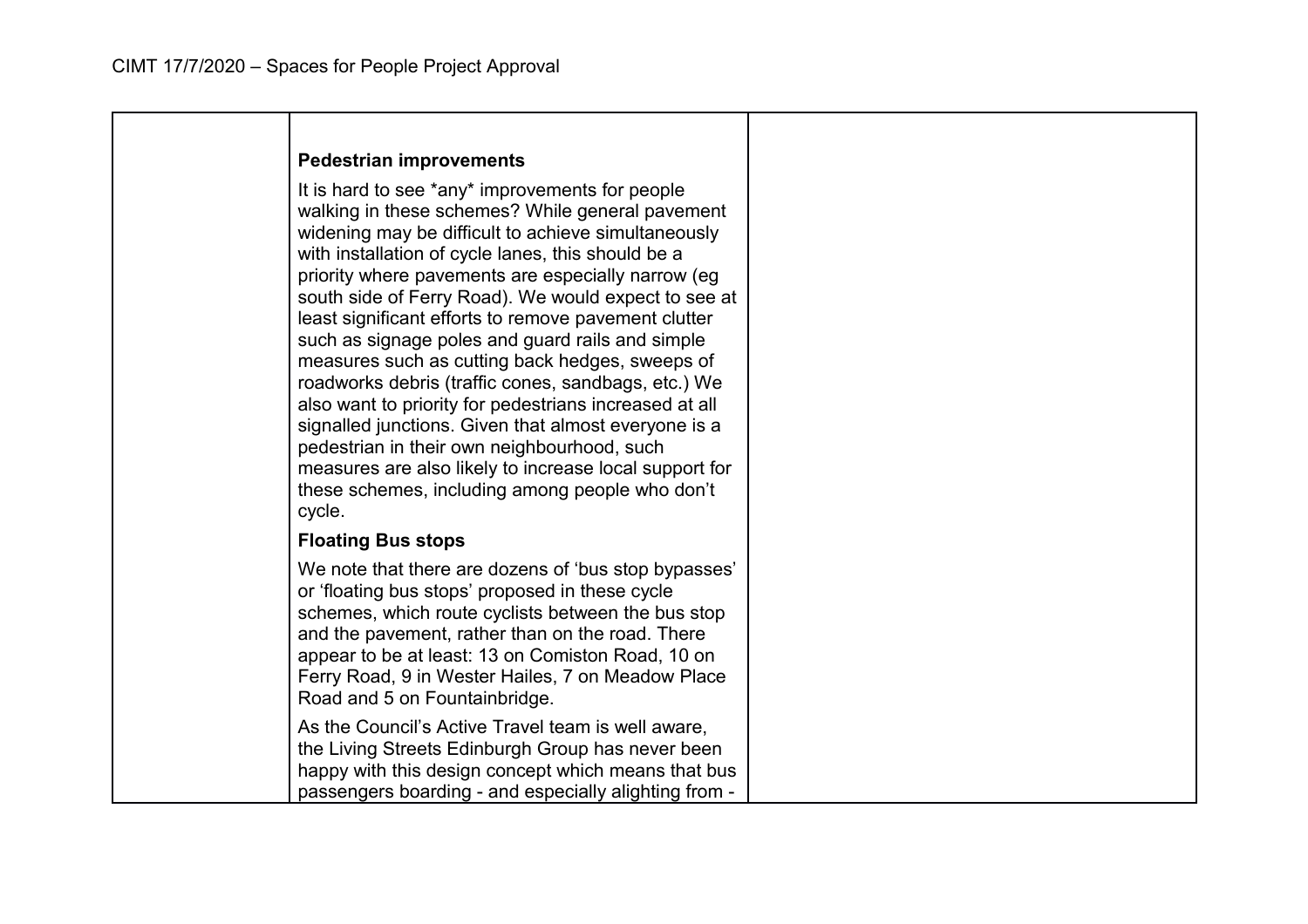|                          | buses have to cross a cycle way and may therefore<br>unexpectedly encounter a cyclist, possibly travelling<br>at considerable speed. While we recognise the<br>benefits for cyclists, this design can only<br>disadvantage bus users and pedestrians, especially<br>older people and blind people, many of whose<br>representative organisations have objected to the<br>design concept.                                                                                                                                                                                     |                                                                                                 |
|--------------------------|------------------------------------------------------------------------------------------------------------------------------------------------------------------------------------------------------------------------------------------------------------------------------------------------------------------------------------------------------------------------------------------------------------------------------------------------------------------------------------------------------------------------------------------------------------------------------|-------------------------------------------------------------------------------------------------|
|                          | Living Streets Edinburgh did not object to the first<br>Leith Walk examples, on the understanding that a full<br>monitoring and evaluation was carried out. The<br>Council eventually agreed to this in 2017 but<br>although we understand that this exercise has long<br>been completed, it has never been published. It is<br>wholly inappropriate to use the Covid19 pandemic<br>and 'spaces for everyone' programme as the means<br>for the sudden mass installation of these<br>controversial bus stop designs at virtually no notice<br>and with minimal consultation. |                                                                                                 |
|                          | We therefore strongly oppose their inclusion in the<br>Council's current proposals. We suggest that instead,<br>a much wider review exercise is taken at a later date,<br>to consider the use of floating bus stops in the city<br>strategically, once evaluation evidence is in the<br>public domain. This should involve all relevant<br>interests - walking, cycling, bus passengers, disability<br>groups, etc.                                                                                                                                                          |                                                                                                 |
| Public (2)<br>responses) | If the lane on the roundabout is being curtailed to one<br>only, then there is potential for bad congestion when<br>Flora Stevenson's school is in session and parents<br>stop in their cars. Could an ambulance bypass                                                                                                                                                                                                                                                                                                                                                      | We have consulted the ambulance service who<br>have not raised any concerns about the proposals |